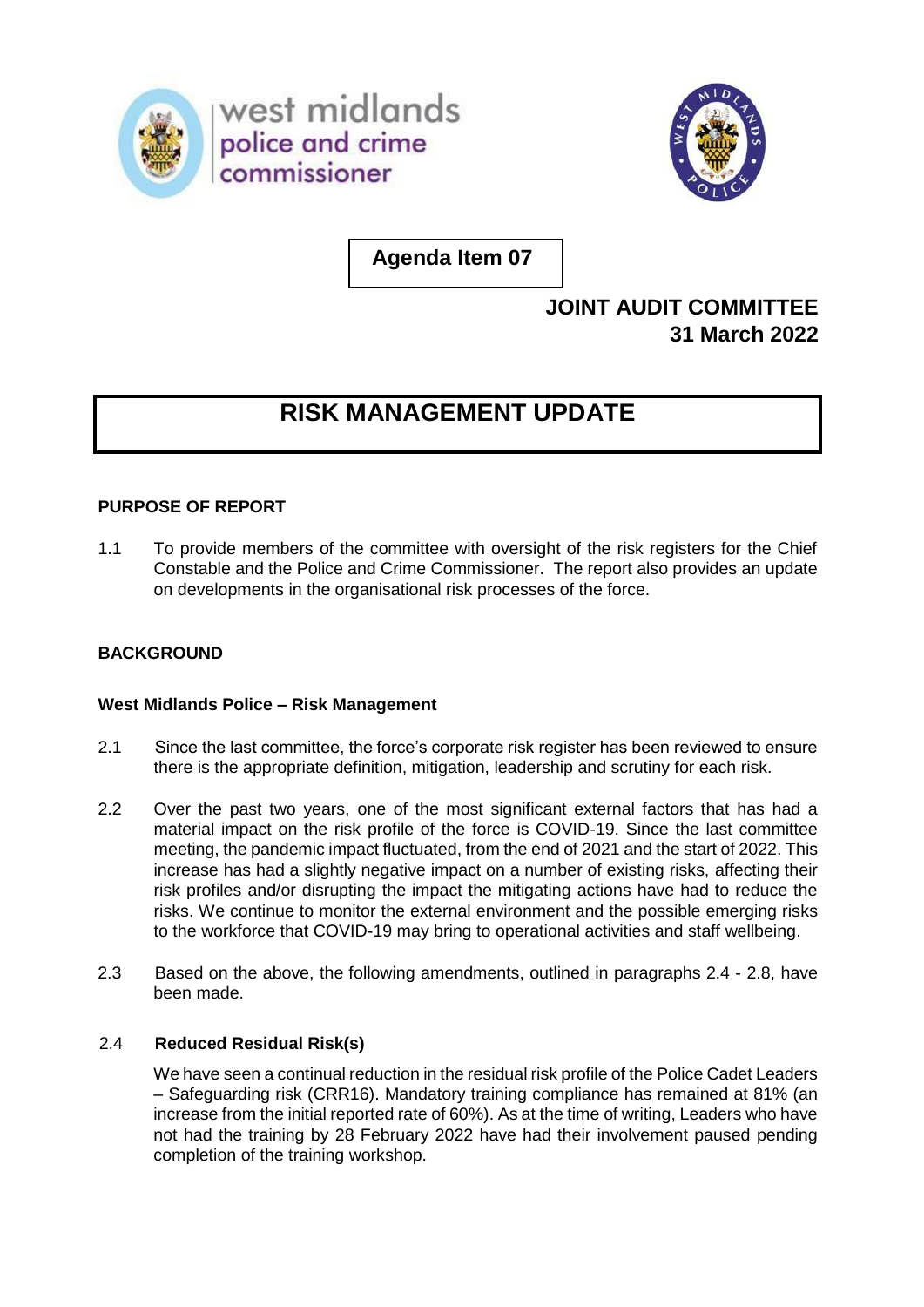# 2.5 **Critical Risk(s) Update**

Two critical risks remain on the Corporate Risk Register, the residual risk scores for both have remained unchanged over the last quarter. The update for each risk is listed below:

- Core Skills Resilience & Training Risk (CRR18) Further analysis has been undertaken regarding the monthly demand for training. The impact of the mitigating actions was temporarily affected by the Omicron wave of COVID between late 2021 and January 2022. From April 2022, the establishment for Physical Training will be increased. Although the residual risk remains Critical due the cross-cutting nature of the risk, we envisage a reduction in the score over the next quarter as the mitigating actions continue to be embedded.
- Probation Data Sharing & Disclosure (CRR20) The risk that the force does not have the appropriate oversight and a centralised process to deal with and record the information requests made by the Parole Board. This risk has been assessed as Critical, due to its potential impact of Information Commissioner's Office (ICO) fines and possible data protection breaches. Probation Services & national FOI/DP team are close to finalising information sharing agreement which will control some of this risk more effectively. There are plans for a mitigating IT solution which are also under consideration. As yet, there has been no change in the residual score this quarter.

#### 2.6 **New Risks**

Three new corporate risks have been added to the risk register:

- WMP Website Server Capacity (CRR19) Server capacity issues with the WMP website have highlighted a risk in relation to the disruption of the live chat functionality of the site during increased demand.
- Cannabis Disposal Storage Capacity (CRR21) A substantial increase in cannabis growth in the region has led to an increase in the quantity of cannabis seized, subsequently leading to issues with disposal capacity and accuracy of the audit process. The residual risk assessment is *High*, however, a working group is currently implementing a number of actions to mitigate this risk.
- Non-Compliance with Criminal Procedure and Investigations Act (CPIA) biometric data retention requirements (CRR22) – A previous Biometric Commissioner's Office audit in 2019 highlighted the need for WMP to ensure a cohesive and robust audit process for CPIA samples. Work is currently underway to fully implement all the recommendations made in the previous report and prepare for a possible audit later this year as part of the national audit plan. There is a risk that WMP may not be fully compliant with the CPIA.

# 2.7 **Amended Risk(s)**

We have provided details of amendments to a number of risks below:

- Investigative and Criminal Justice Process and Outcome (CRR08) Elements of the risk profile have reduced due to the magistrates' court listings returning to pre-COVID levels. However, the residual risk score has slightly worsened over the past quarter. The crown court delay is now approximately 2 years. Additional staff have been recruited into witness care units to support victims to manage increased volumes.
- Cybersecurity (CRR13) Recent events in Ukraine have heightened the possibility of malicious attacks on the force's IT systems, as cyber-attacks remain a critical component of the Russian invasion. The latest intelligence from the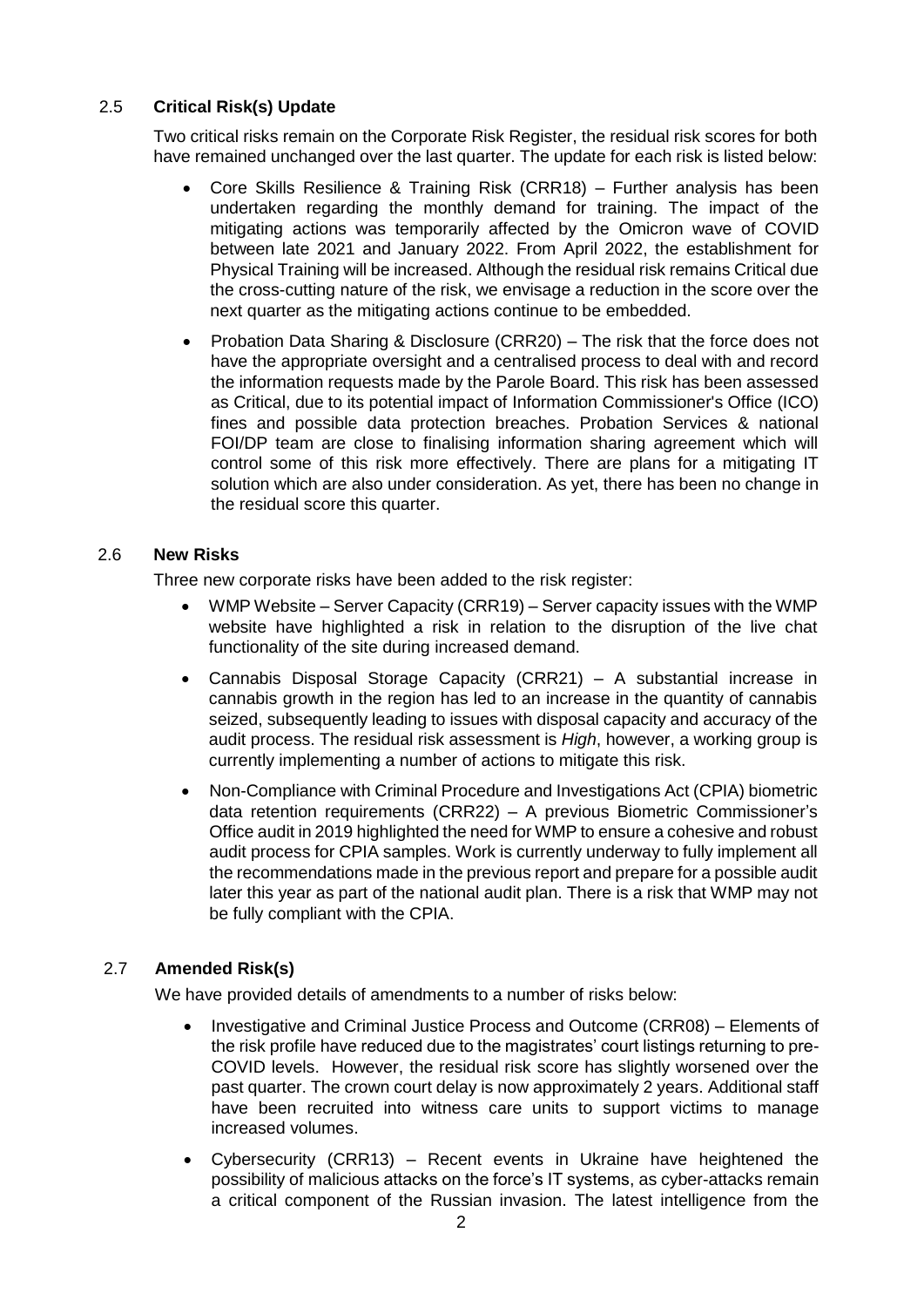National Cyber Security Centre (NCSC) is that there are no specific threats, cyber or otherwise, to UK police forces or external organisations. However, warfare and cyberwarfare is dynamic and constantly evolving. Aside from any future Russian threat, IT security is always important as there are ever-present risks. As well as existing mitigations, colleagues have been reminded to be extra vigilant online and when receiving emails, and report anything suspicious to IT&D.

- Corporate Health, Safety and Wellbeing (CRR06) The risk has been amended to focus on the overall force risk of employee health, safety and wellbeing, removing the references to individual departments.
- Workforce Representation (CRR07) Formally *WMP Demographics and Representation,* this risk title has been updated to reflect the refreshed Diversity and Inclusion strategy. The mitigations have also been updated to reflect WMP's involvement in pilot programmes, with the College of Policing, looking at tailored/targeted actions to address retention of underrepresented groups within the force.

#### 2.8 **Closed Risk(s)**

We have also closed the following risk:

• Alarms Management (CRR14) – Following discussions with the Commercial Services leadership team, it was agreed that with the successful move to C3, the likelihood of this risk as described on the risk register has now reduced and has been de-escalated to be managed and monitored at Portfolio level.

#### 2.9 **Risk Register Review**

A deep dive exercise will take place to examine the effectiveness of the existing mitigations and controls relating to corporate risks. The aim of this is to ensure mitigation strategies are focussed on preventable risks and/or short-term risks. The review will also concentrate on the following areas:

- categorising risks to ensure focused mitigations
- consolidation of risks and issues that are captured in the same risk area
- amending risks descriptions where the current risk is cross cutting and elements of the risk may form part of BAU.
- 2.10 As the Strategy and Direction team continues to develop and embed the risk management process within WMP, a summary of our plans for the new FY and activities undertaken over the last quarter are listed below:
	- The risk management internal audit report has now been finalised and an action plan has been developed by Strategy and Direction to ensure the recommendations raised in the report are fully addressed and implemented within the agreed timescales.
	- The risk management policy document has been updated and has been submitted to the WMP Policy Portal for consultation. Following the consultation process, the policy document will be finalised after submission to FET for approval. We plan to update the procedural documentation during quarter one of 2022/23.
	- A new WMP Risk Management Framework document is planned for completion in quarter three of 2022/23. This will incorporate all policies, procedures, new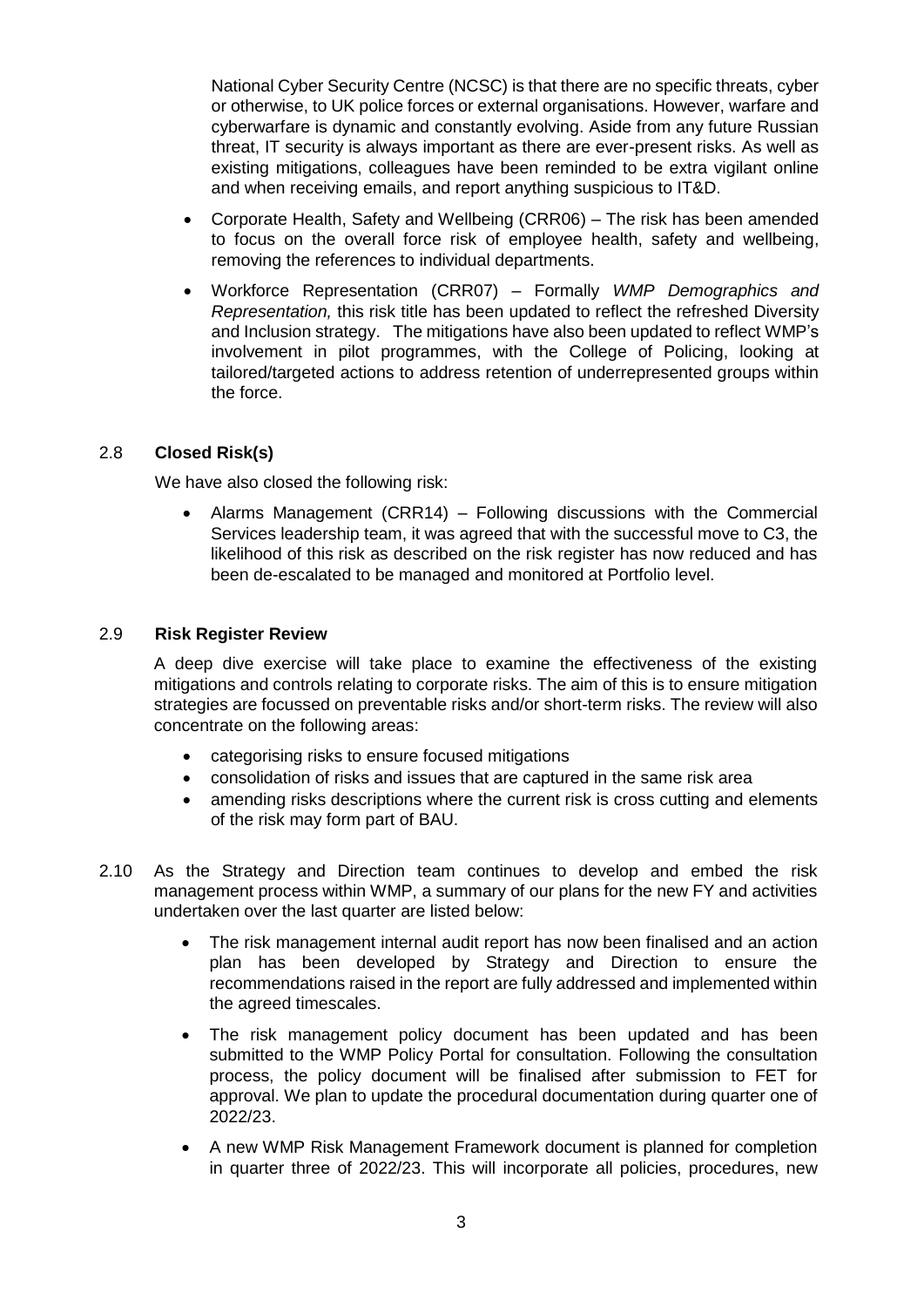templates and risk appetite statement we have developed to consolidate the new risk management approach within WMP.

- A risk awareness session was delivered to Joint Audit Committee members in January 2022 in conjunction with the OPCC, detailing WMP's risk management approach.
- As part of aligning the risk management process with the strategic priorities of the force, we have also updated the risk assessment scoring guidance. A wellbeing section has been added alongside the impact criteria categories.
- 2.11 A review is underway to bring together capabilities from the Strategy and Direction and Business Transformation teams, including risk management, organisational learning and assurance. This will help to further mature our corporate risk management approach. As this represents a significant change to business as usual, we will continue to update JAC on the prioritisation and progress of relevant capability developments and improvement actions at future meetings.

#### **Police and Crime Commissioner – Risk Management**

#### **Methodology**

2.12 The PCC's risk register is based on the risks associated with the functions of the PCC and the risks of delivering the police and crime plan which are topical risks.

### **Risks – the Functions of the PCC**

2.13 The table below details the risks to the West Midlands Police and Crime Commissioner relating to the functions of the PCC.

| <b>PCC Function</b>                                                                                                 | <b>WMPCC Risks</b>                                                                                                             |
|---------------------------------------------------------------------------------------------------------------------|--------------------------------------------------------------------------------------------------------------------------------|
| Secure an efficient and effective<br>police force for their area                                                    | Arrangements in place do not secure an efficient<br>and effective police force for the West Midlands                           |
| Appoint the Chief Constable, hold<br>them to account for<br>running<br>the force, and if necessary dismiss<br>them  | The PCC does not hold West Midlands Police to<br>account effectively                                                           |
| Set the police and crime objectives<br>for their area through a police<br>and crime plan                            | The priorities and actions of the Police and Crime<br>Plan are not delivered                                                   |
| Set the force budget and determine<br>the precept                                                                   | The resources of the PCC are not sufficient to<br>deliver the police and crime plan and for West<br>Midlands Police to operate |
| Contribute to the national<br>and<br>international policing capabilities<br>set out by the Home Secretary           | West Midlands Police does not contribute to<br>national and international policing capabilities                                |
| Bring together community safety<br>and criminal justice partners, to<br>make sure local priorities are joined<br>up | Lack of effective partnerships                                                                                                 |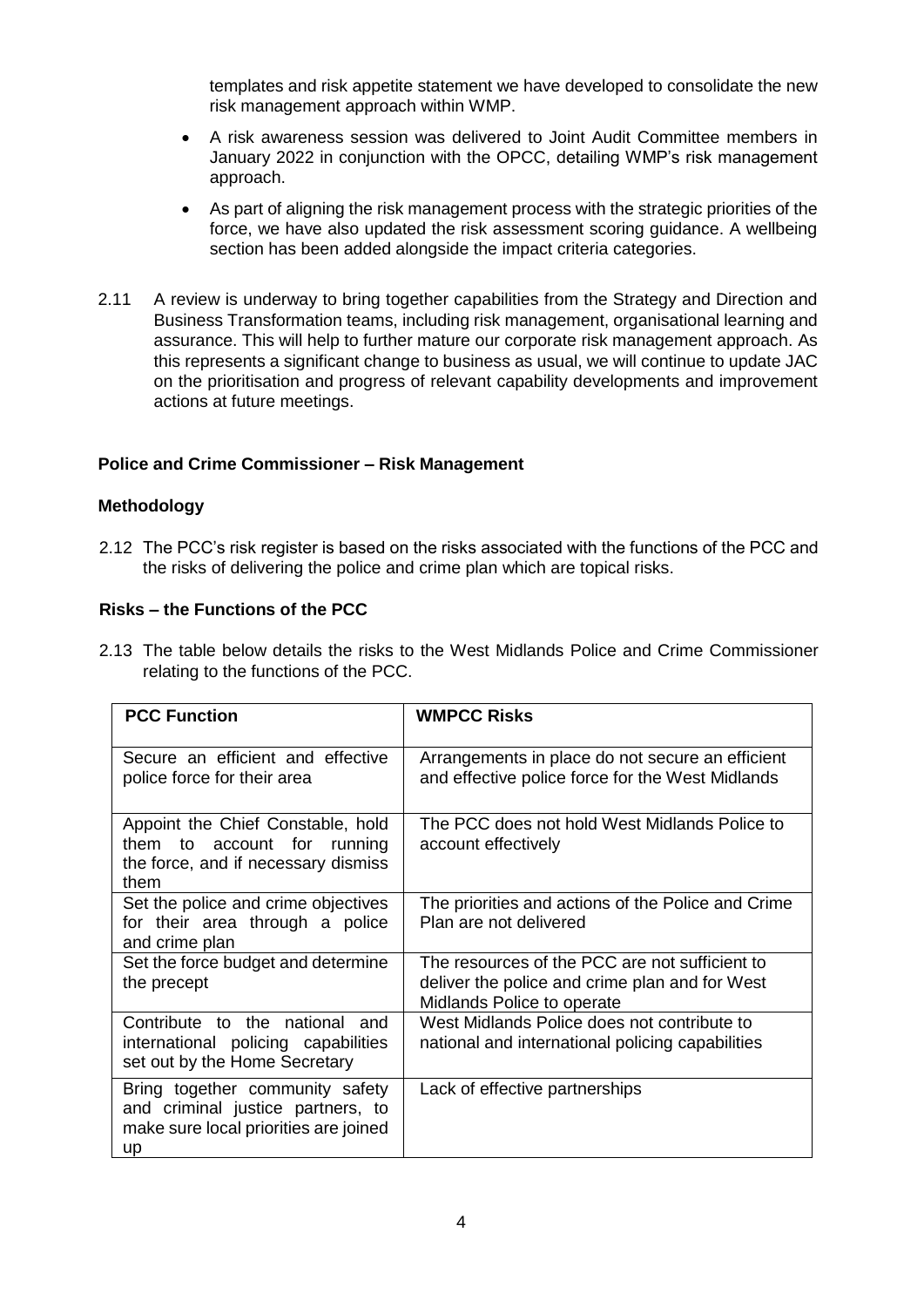# **Topical Risks**

2.14 The topical risks relating to the delivery of police and crime plan have been determined through the construction of the OPCC delivery plan. The delivery plan details all the actions required to deliver the PCC's police and crime plan that was finalised in October 2021. The number of actions in the delivery plan is 310 and the Senior Management Team with the OPCC have RAG rated each action. The number of actions that fall within each RAG classification at March 2022 are detailed in the table below with a definition of the RAG rating. Although there has only been slight movement in the RAG status of actions since the December JAC meeting progress is being made to deliver against the actions.

| <b>RAG Status of Action</b> | <b>Definition</b>                            | <b>Number</b> |  |  |  |  |  |
|-----------------------------|----------------------------------------------|---------------|--|--|--|--|--|
| Green                       | Action complete or substantially complete    | 78            |  |  |  |  |  |
| Amber                       | Action underway and will be completed        | 184           |  |  |  |  |  |
|                             | within timescale                             |               |  |  |  |  |  |
| Red                         | Limited or no activity undertaken to deliver | 48            |  |  |  |  |  |
|                             | the action                                   |               |  |  |  |  |  |

#### **Delivery Plan RAG Classification – March 2022**

2.15 The topical risks included in the risk register are the themes from all those actions that are currently classified as red in the delivery plan.

#### **OPCC Risk Register**

2.16 The risk register included in the attached appendix details the risks of the OPCC based on the above methodology. The scoring of risks is based on the Impact and Likelihood as set out in the table below. It is planned to include direction of travel in for each risks score in future versions of the attached register.

|               | <b>VERY HIGH (V)</b>               | 5                          | 10              | 15              | 20            | 25                           |
|---------------|------------------------------------|----------------------------|-----------------|-----------------|---------------|------------------------------|
| <b>Impact</b> | HIGH (H)                           |                            |                 | 12              | 16            | 20                           |
|               | <b>MEDIUM (M)</b>                  | 3                          |                 | 9               | 12            | 15                           |
|               | LOW (L)                            | $\mathcal{P}$              |                 | 6               |               | 10                           |
|               | <b>NEGLIGIBLE</b>                  |                            | ⌒               | 3               |               |                              |
|               | <b>IMPACT</b><br><b>LIKELIHOOD</b> | <b>VERY</b><br><b>RARE</b> | <b>UNLIKELY</b> | <b>POSSIBLE</b> | <b>LIKELY</b> | <b>VERY</b><br><b>LIKELY</b> |

#### **Likelihood**

2.17 It is important to note that the topical risks from the police and crime plan have not been scored.

#### **Commentary on Risks**

2.18 Each section of the police and crime plan is supported by a number of measures that will be monitored through the Commissioner's term in office. This will be through regular performance reporting to the Strategic, Policing and Crime Board and other governance arrangements. These include PCC and Chief Constable meetings where performance of the Force is discussed on monthly basis. Where there are performance concerns there will be deep dives to understand the issues.